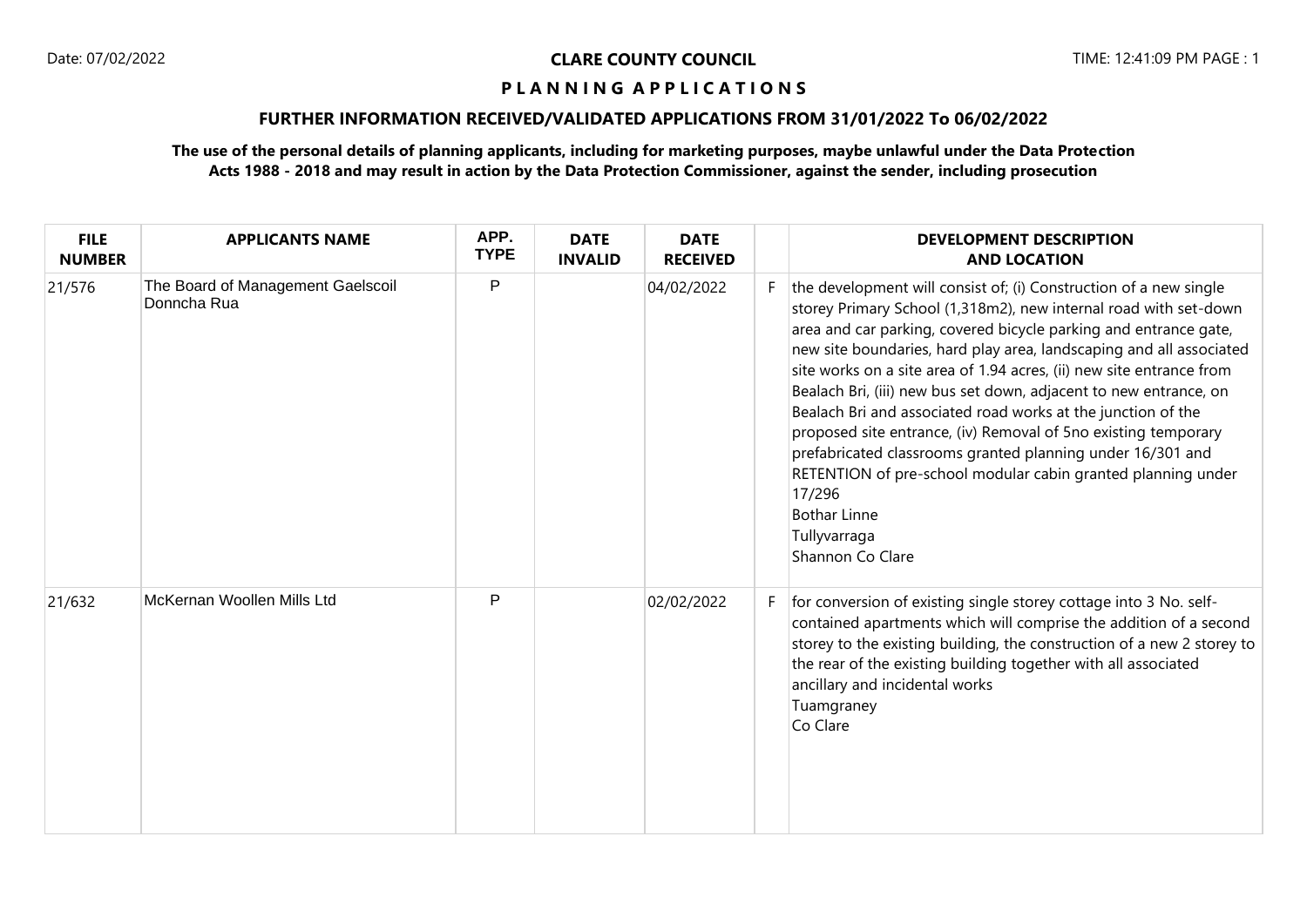## **FURTHER INFORMATION RECEIVED/VALIDATED APPLICATIONS FROM 31/01/2022 To 06/02/2022**

| 21/752 | <b>Helen Daly</b>                    | P | 04/02/2022 |    | the development will consist of a dwelling house with a proprietary<br>wastewater treatment system and polishing filter together with<br>ancillary works.<br>Tullygarvan East<br>Lahinch<br>Co Clare                                                                                                  |
|--------|--------------------------------------|---|------------|----|-------------------------------------------------------------------------------------------------------------------------------------------------------------------------------------------------------------------------------------------------------------------------------------------------------|
| 21/858 | DODI Ltd (Doria Orfali & Peter Cush) | P | 03/02/2022 | F  | for a change of use from disused garage to Cafe / Restaurant /<br>Delicatessen including external and internal refurbishment works, re<br>roofing, construction of a rear extension, street signage and<br>associated site works<br>Main Street/ First Lane<br>Dough Td<br>Lahinch, Co Clare V95 VW5T |
| 21/927 | Saoirse McMahon                      | P | 03/02/2022 | F. | to construct a dwelling house, site entrance, private garage and on-<br>site waste water treatment system along with all associated site<br>works and ancillary services<br>Donoghboy<br>Moveen<br>Kilkee, Co Clare                                                                                   |
| 21/933 | Tom O'Brien                          | P | 02/02/2022 | F  | to convert existing stable / storage / building to dwelling house,<br>install a septic tank and percolation area and carry out all associated<br>site works<br>Carrowbaun<br>Killaloe<br>Co Clare                                                                                                     |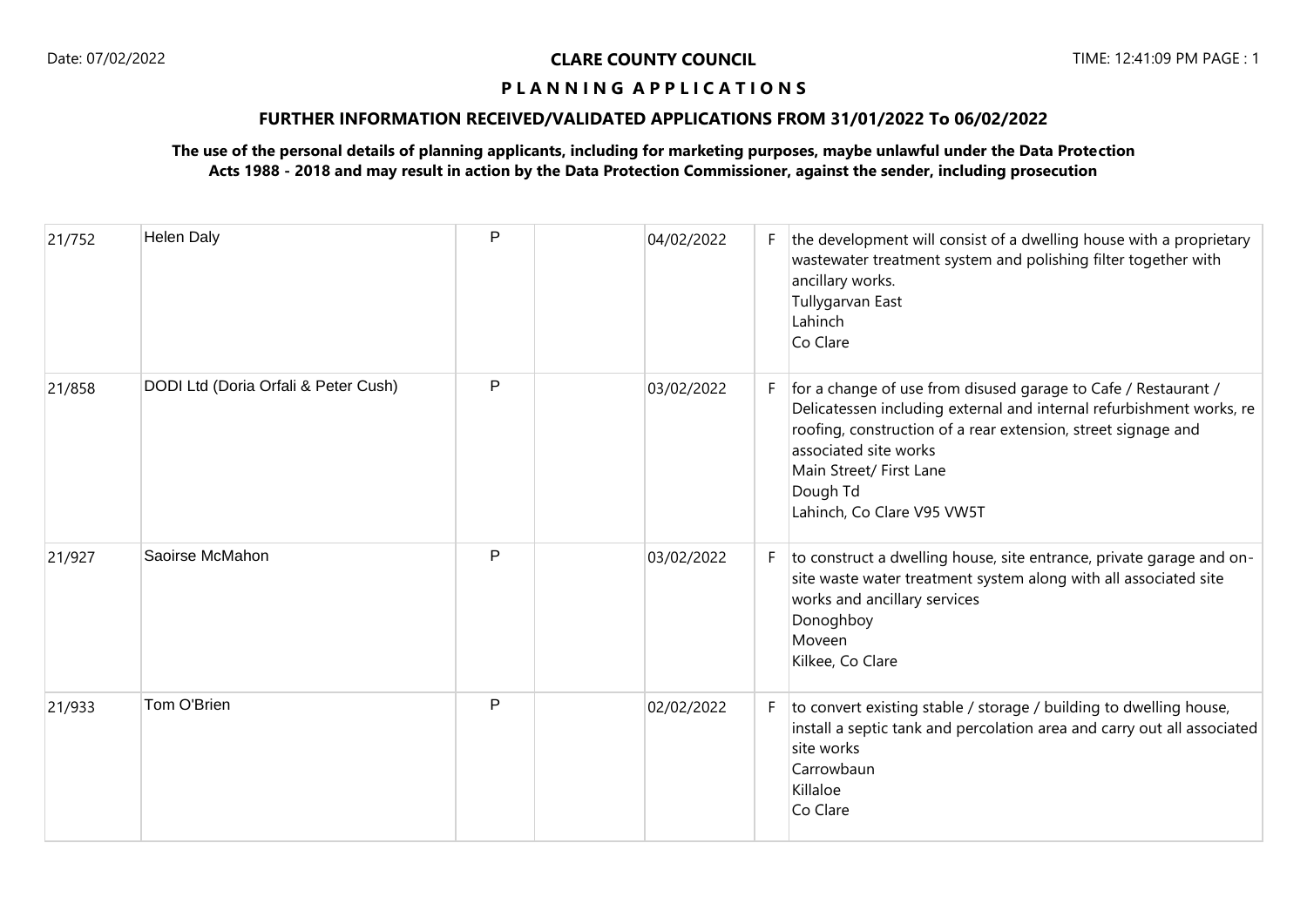## **FURTHER INFORMATION RECEIVED/VALIDATED APPLICATIONS FROM 31/01/2022 To 06/02/2022**

| 21/1007 | Sean Eyres             | P            | 01/02/2022 | F. | for development, the development consists of the construction of<br>an underslat tank under existing cattle shed and associated site<br>works<br>Crossderry<br>Kilmurry McMahon<br>Co Clare                                                                                                                                                                                                                                                                                                                                                                                                                                                                                                                                                                                                                                                                                                                                                                                                                                                                                                                                                                                                                                                                                                                                                                                                                                                                                                                       |
|---------|------------------------|--------------|------------|----|-------------------------------------------------------------------------------------------------------------------------------------------------------------------------------------------------------------------------------------------------------------------------------------------------------------------------------------------------------------------------------------------------------------------------------------------------------------------------------------------------------------------------------------------------------------------------------------------------------------------------------------------------------------------------------------------------------------------------------------------------------------------------------------------------------------------------------------------------------------------------------------------------------------------------------------------------------------------------------------------------------------------------------------------------------------------------------------------------------------------------------------------------------------------------------------------------------------------------------------------------------------------------------------------------------------------------------------------------------------------------------------------------------------------------------------------------------------------------------------------------------------------|
| 21/1057 | <b>XMR Energy Ltd.</b> | $\mathsf{P}$ | 01/02/2022 | F. | for development in the townlands of Crossmore, Derrynageeha,<br>Ballyduneen, Carrowreagh West, Corraige, Knockalough, Crag,<br>Furroor, Boolynamweel, Illaunatoo or Sorrelisland,<br>Boolynaknockaun, Glenmore and Booltiagh. The Development will<br>consist of: 1. A 38kV electrical connection over a total of<br>approximately 11km, from the permitted Crossmore Wind Farm<br>(planning ref: P09/123, as extended under planning ref: 19/388 and<br>altered by P20/824) to the existing 110kV Booltiagh substation. This<br>connection will consist of approximately 10km of overhead line and<br>associated 97 no. wooden polesets (single, double and triple<br>structures with approximate heights between 14-19 metres), and<br>approximately 1km of underground cabling. The cable will travel<br>underground within the wind farm site (in the townlands of Cross<br>More and Derrynageeha), underground on private lands (in the<br>townlands of Boolynamweel, Illaunatoo and Boolynaknockaun) and<br>under the public road prior to entering the Booltiagh substation (in<br>the townlands of Boolynaknockaun and Booltiagh). 2. Roads and<br>access arrangements/works consisting of: a) Creation of new<br>permanent access gate into private lands off the L6180 local road;<br>b) Construction of new access roads to facilitate provision of the<br>grid connection, to be retained for permanent use; and c) Upgrade<br>of the existing public road network for turbine delivery including; I. |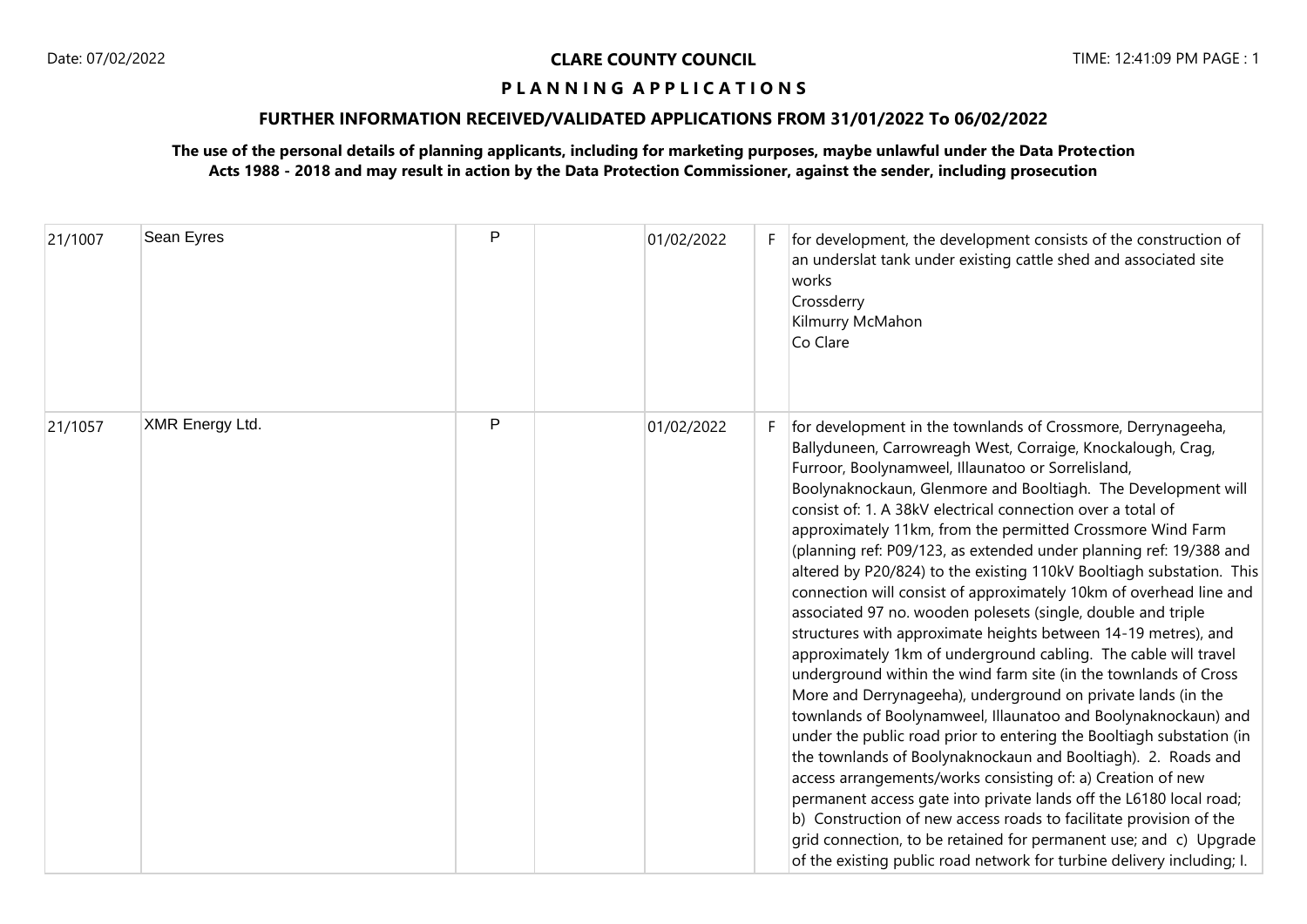## **FURTHER INFORMATION RECEIVED/VALIDATED APPLICATIONS FROM 31/01/2022 To 06/02/2022**

|         |            |              |            | Junction improvement works at the N68 and L6180; II. Widening<br>along the L6180. 3. The proposed development also incorporates<br>construction of the following elements at the site of the permitted<br>7-turbine Crossmore Wind Farm (ref: P09/123, as extended by<br>P19/388, and altered by P20/824) which will have a 25 year<br>operational lifespan from the date of commissioning: a) Provision<br>of a permanent 38kV substation north of permitted Turbine 5 in lieu<br>of previously approved substation located south of Turbine 2; b)<br>Redesign of permitted turbine hardstand areas consisting of<br>additional temporary hardstand areas for blade storage; c)<br>Provision of 2 no. temporary construction compounds; d) Proposed<br>upgrade of existing access road and proposed new areas of access<br>road between permitted Turbines no. 5 and no. 6, in lieu of<br>permitted upgrade of existing access road between permitted<br>Turbines no. 2 and no. 5; e) All associated underground cabling<br>between permitted turbines and relocated substation, and; To view<br>remainder of description please view newspaper notice.<br>Crossmore, Derrynageeha, Ballyduneen, Carrowreagh West,<br>Corraige, Knocklough<br>Crag, Furroor, Boolynamweel, Illaunatoo or Sorrelisland,<br>Boolynaknockaun, Glenmore, Booltiagh |
|---------|------------|--------------|------------|-------------------------------------------------------------------------------------------------------------------------------------------------------------------------------------------------------------------------------------------------------------------------------------------------------------------------------------------------------------------------------------------------------------------------------------------------------------------------------------------------------------------------------------------------------------------------------------------------------------------------------------------------------------------------------------------------------------------------------------------------------------------------------------------------------------------------------------------------------------------------------------------------------------------------------------------------------------------------------------------------------------------------------------------------------------------------------------------------------------------------------------------------------------------------------------------------------------------------------------------------------------------------------------------------------------------------------------------------|
| 21/1104 | Liam Nolan | $\mathsf{R}$ | 31/01/2022 | of the development which will consist of the retention and<br>completion of a shed together with ancillary site development<br>works<br>Sixmilebridge tld<br>Sixmilebridge<br>Co. Clare                                                                                                                                                                                                                                                                                                                                                                                                                                                                                                                                                                                                                                                                                                                                                                                                                                                                                                                                                                                                                                                                                                                                                         |